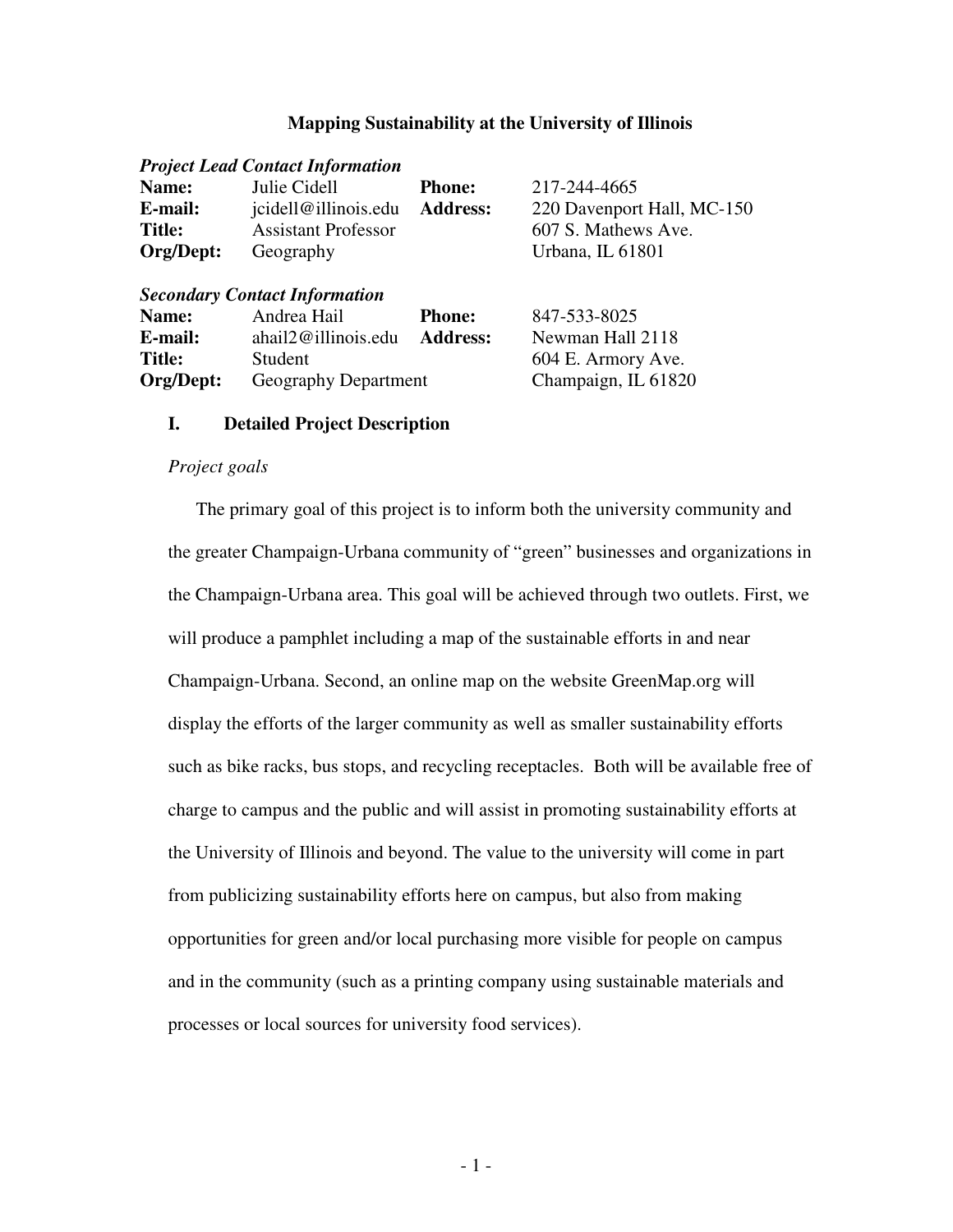The secondary goal of the project is to provide a service-based learning opportunity for the Introduction to GIS (Geographic Information Systems) course offered by the Department of Geography. Students will contribute to both maps throughout the Fall 2009 semester as part of their coursework, thus giving them a chance to develop their GIS skills and contribute to a project that benefits the campus community.

# *Definition of sustainability*

There are many ways to define sustainability. Generally speaking, meeting the needs of the present without compromising the needs of the future environmentally, economically, or socially defines what sustainability is, because it is not just about the biosphere but also about the economic and social structures put in place by humanity. This project would promote this definition of sustainability by informing consumers of green businesses, garnering social and economic interest in sustainable business practices for business owners as well as sustainable purchasing for consumers. For inclusion purposes, he definition of "green" or "sustainable" would largely be up to the business or organization; anyone who advertises green products or services would be included, as well as organizations such as farmers' markets, organic food stores, and electronics recycling.

#### *Longevity and permanence*

This project will provide a reference for green businesses and organizations. Development is constantly occurring, however, and the Champaign-Urbana area is no exception. Businesses that are not considered green now will adopt green practices in the future, new green businesses will arrive, and current green businesses will leave,

- 2 -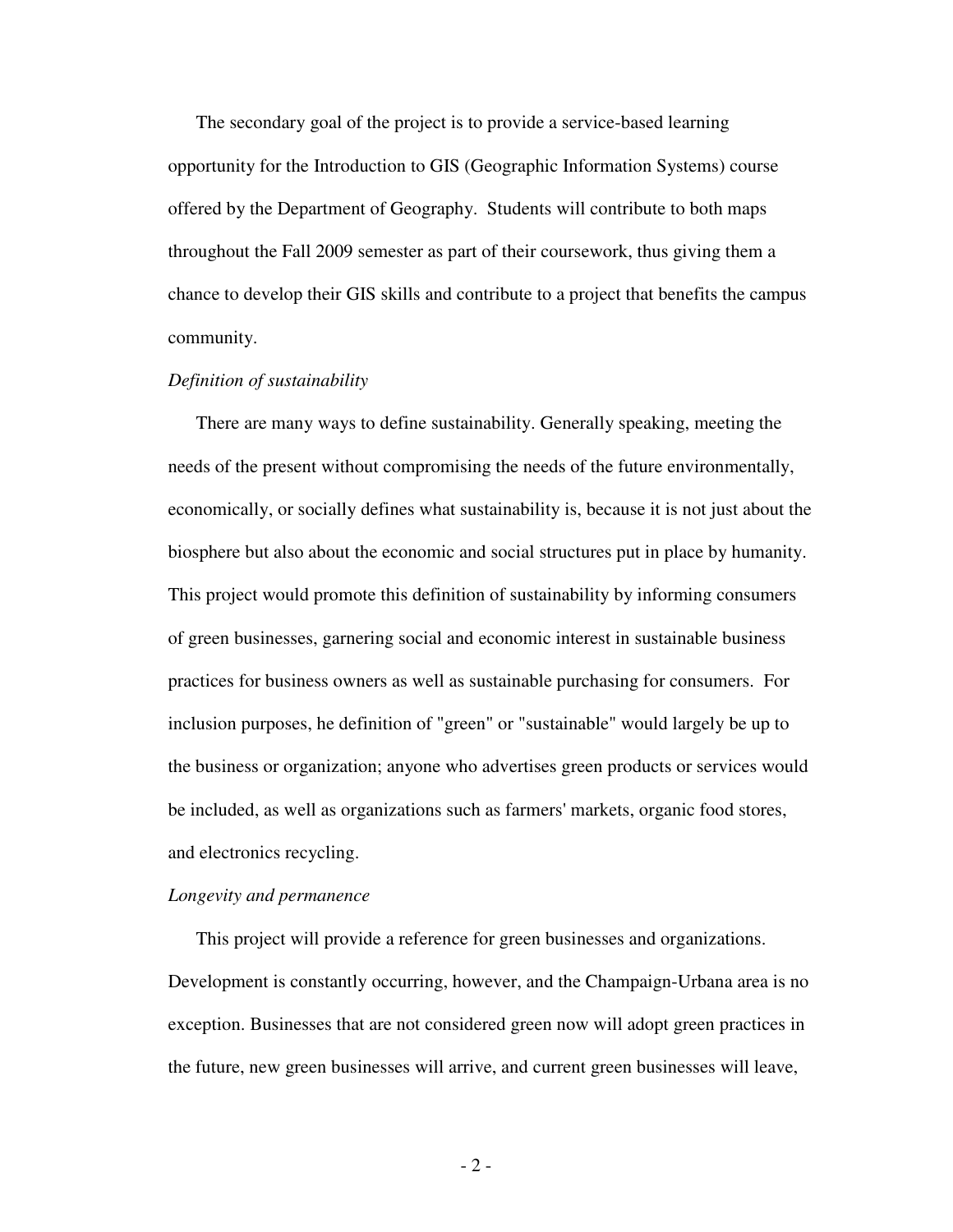so revision of the map will be necessary over time. While this will be simple to do for the online version, which will be hosted at GreenMap.org, the pamphlet will have to be updated and reprinted as necessary.

# *Location*

The project will be implemented online through GreenMap.org and through the distribution of pamphlets, which will be made available through the Student Union, major libraries, the Office of Sustainability, student residence halls, and other locations as necessary.

#### *Comparisons to other campuses*

Many universities have implemented similar ideas that can be used as models. For example, Ohio University in Athens, Ohio made a pamphlet printed on recycled paper and with soy ink that includes one map of the green businesses Athens County and another that points out campus efforts towards sustainability (Figure 1). Differing symbology indicates the different types of sustainable efforts represented by the businesses. There is also an explanation of what green business contributes to the community and what spurred the creation of the "Green Guide."

The University of Idaho in Moscow, Idaho, is one of many universities that has produced an online map for GreenMap.org (Figure 2). The Map incorporates Moscow into the map although it focuses more on campus efforts towards sustainability. The map encompassing Moscow highlights parks and other major areas of environmental stewardship. When zoomed in on the university, features as large as buildings and as small as recycling receptacles are marked, both of which contribute to the university's sustainability efforts in some way, large or small.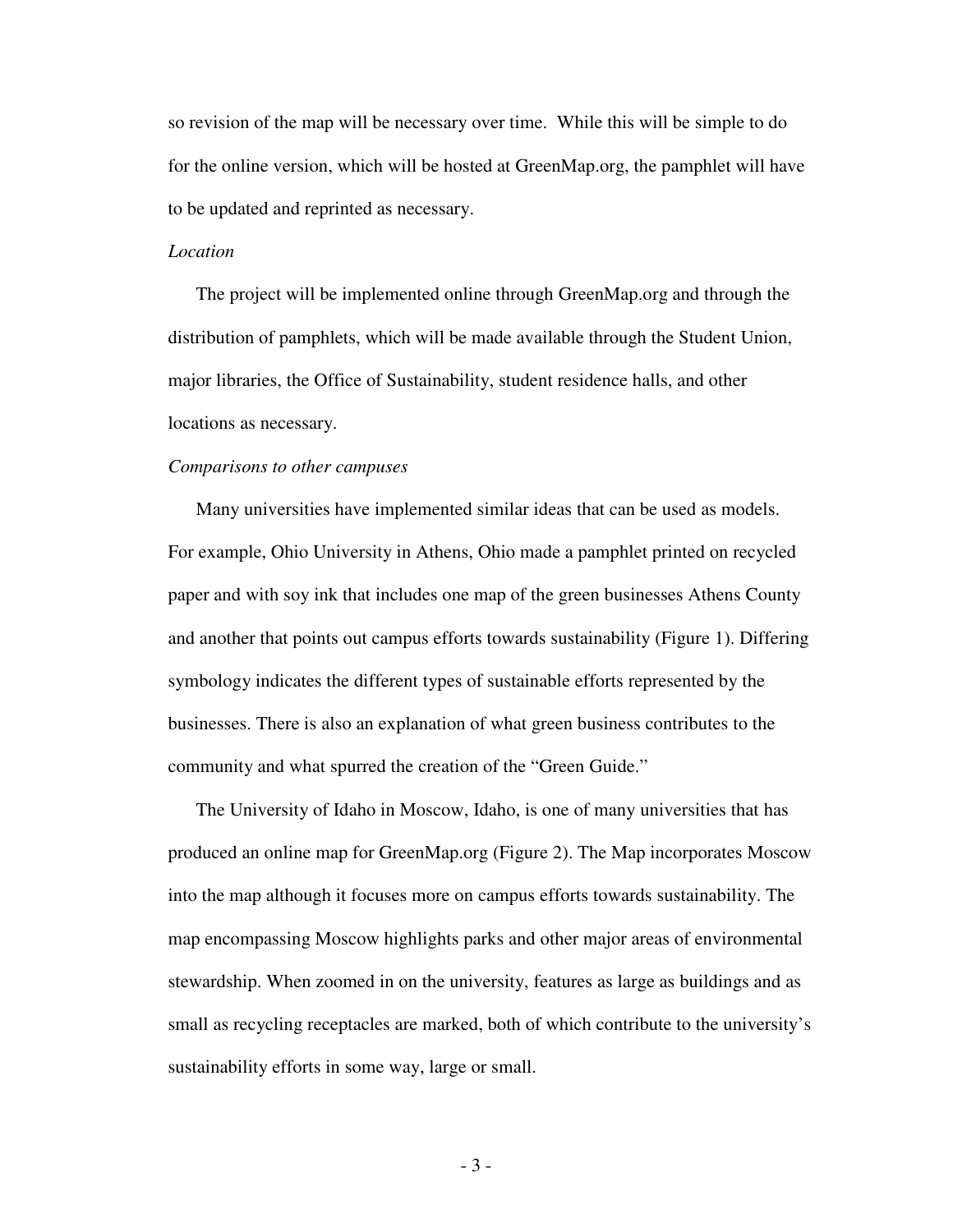${\rm A}$ s society moves swifdy through the first decade of the millennium, there is a growing consensus among<br>the general population that we must think more sustainably. Humans are not above the natural order of planet Earth; instead, we are a very influential and<br>frequently destructive piece of the puzzle. With more than 6.5 billion human residents on earth, projected at 9 billion by 2050, it is crucial that we begin to think about living in a different way. We must recognize finite resources, we must not tolerate exploitation of the environment or other humans, and we must believe that a healthy planet is one that will sustain human life for generations to come but not at the<br>expense of biodiversity.

The Athens Green Guide is designed as a tool for you to locate businesses, organizations and public services that are making an impact on the sustainability of the region and consequently the world. Not all locations are considered equally sustainable; some are more progressive than others. It is important to realize that<br>every entity has room to grow and enhance its commitment to sustainability. As consumers and tax payers, you have the power to catalyze change. By supporting businesses, organizations and services that demonstrate sustainable practices, you are sending a<br>measage that it is a marketable trait to be socially and environmentally conscious.

This guide was printed in black and white in order to minimize the cost of reproduction. Please copy it and pass it on to a friend or a total stranger!

This is the first edition of the Athens Green Guide. and it is an evolving project- input is welcome. Please feel free to direct questions, comments, and any desire to assist in future projects to Sam Pepple. sp962204@ohio.edu



# Figure 1. Ohio University's Sustainability Map.



Figure 2. University of Idaho map at GreenMap.org.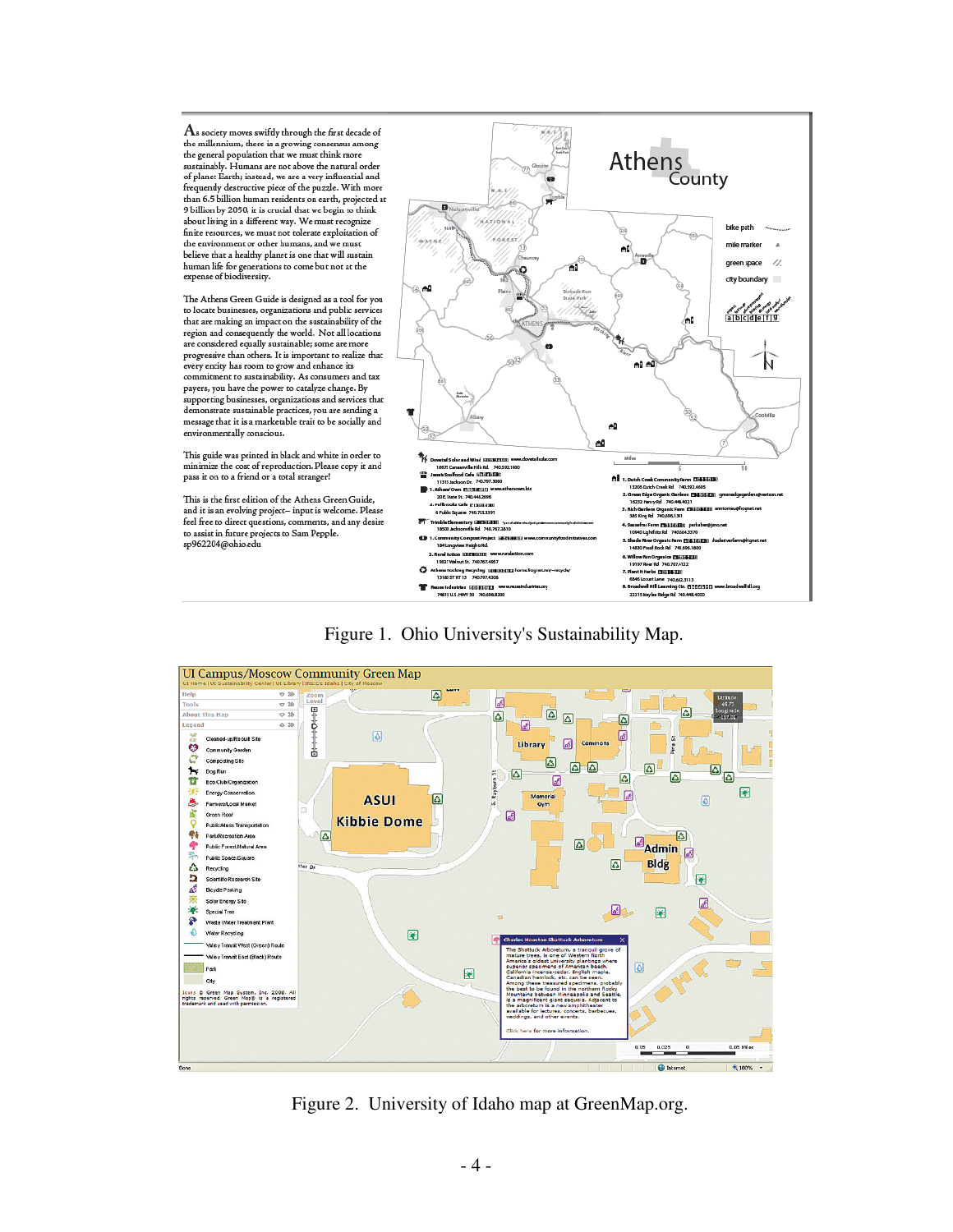## **II. Budget and Fundraising**

## *Detailed budget*

Total cost: \$5,700.

See attached sheet for detailed information.

If the Committee does not fund the project, the GreenMaps.org portion will still be possible to do as a class project, but only for sites on and near campus. The printed sustainability map, which will be useful to the larger community, will not be produced without the Committee's funding.

# *Fundraising*

Additional GPS units will be obtained through a grant that the Project Lead has received from the Illinois Informatics Institute for course development. Also, the secondary contact has applied for funding from the Department of Geography in the form of a Roepke Fellowship which would enable her to carry out half a year's worth of the project research. Should she receive this funding, the requested budget would be reduced by \$2000.

## **III. Timeline**

Assuming funding is received from the Committee:

June 2009-August 2009: Preliminary work by the undergraduate RA and the Project Lead, including analyzing existing university green maps to determine the common features recorded and displayed and deciding what features will be mapped for campus and Champaign-Urbana. GPS units will be obtained. Project Lead will re-work course syllabus to include the service-based learning component.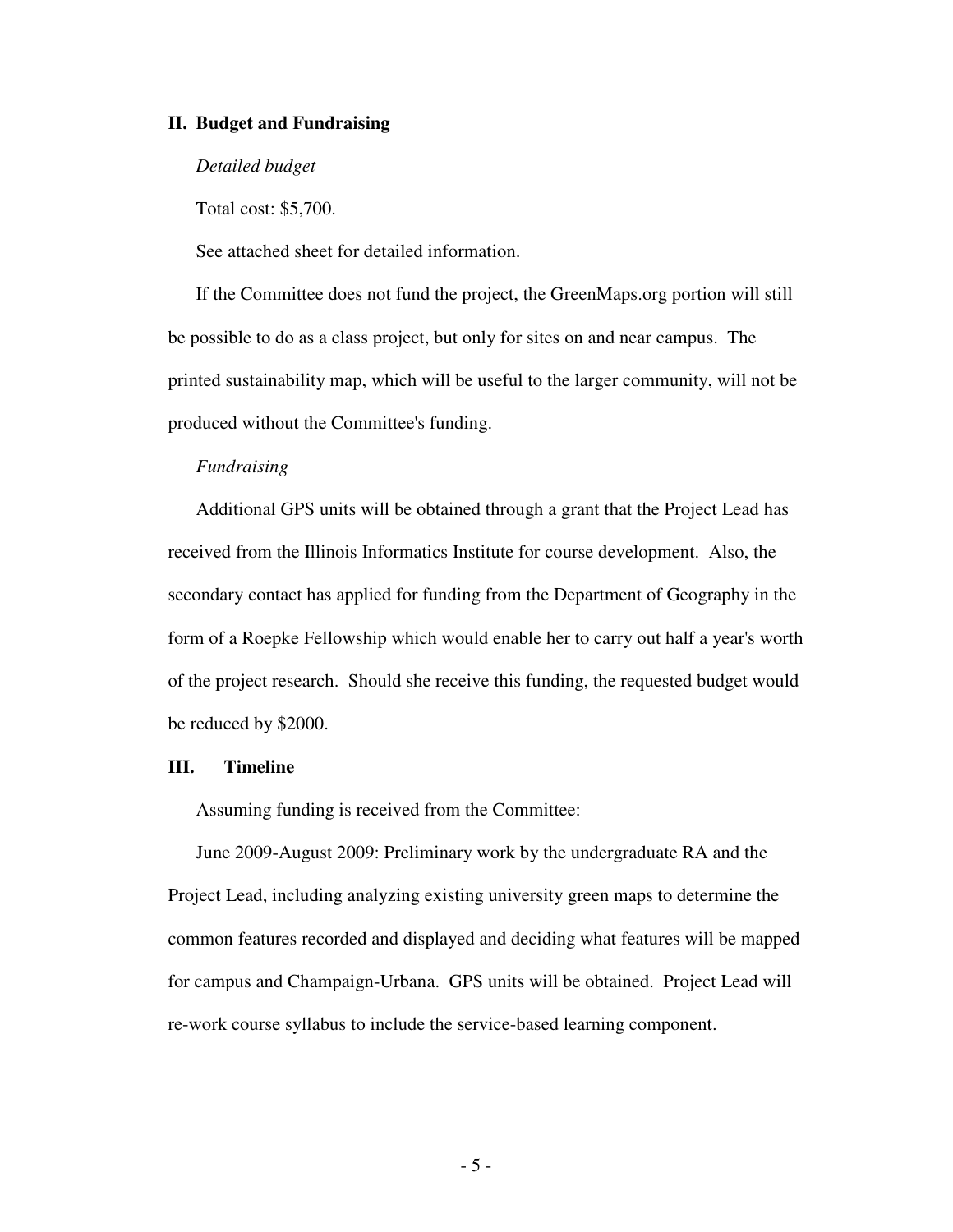August 2009-December 2009: Undergraduate RA and GIS class of approximately 40 students will collect data, including but not limited to the locations of bicycle racks and routes, recycling bins, electric vehicle charging stations, green buildings, projects previously funded by the Committee, etc., and community features such as businesses that advertise sustainable practices and products. Students will map these data through geocoding and georeferencing.

January 2010-May 2010: Undergraduate RA will refine and verify the data and produce the final online map as well as the pamphlet. The pamphlet will be distributed to University offices in Summer 2010 to be ready for the Fall 2010 semester.

### **IV. Energy, Environmental, Social, and Economic Impact**

#### *Environmental impact*

This project would have both positive and negative environmental, social, and economic impacts. The energy impacts of this project would exist through the use of recycled paper and soy ink as well as the energy required to host the final map at GreenMaps.org. On the other hand, the positive environmental impacts include this same use of recycled paper and soy ink. Recycled paper reduces energy consumption, reduces the release of methane from decomposed paper in landfills, reduces the space taken up in landfills by paper, and reduces water and air pollution caused by paper mills. Soy ink takes less energy to make than petroleum-based ink, reduces air pollution due to lower levels of volatile organic compounds, is a renewable resource, and spreads further than petroleum-based ink, therefore requiring less ink. The Web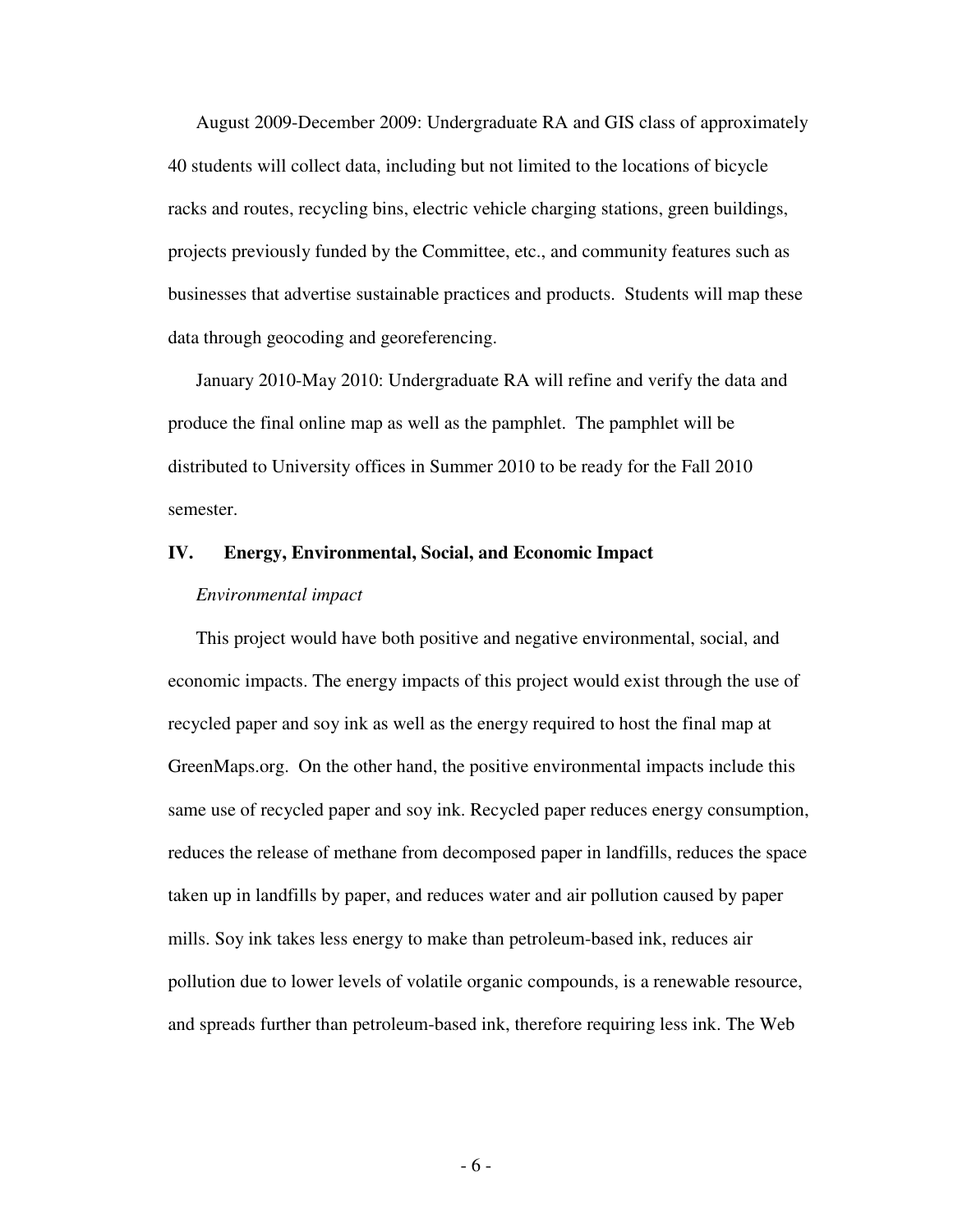portion of this project also has positive environmental impacts since it requires no use of paper, ink, or printing, although it does require some energy use to be maintained.

### *Social impact*

The key positive social impact would be the increase in awareness of sustainability as a whole. This would increase awareness of sustainable practices and would spur people's interest in taking part in these practices, as well as make the community more aware of the sustainability efforts of the University. The main negative social impact is the fact that only certain people would have access to the information. Since the pamphlets would be available on-campus, only those who have access to campus would have the ability to obtain one (although off-campus distributions sites will be sought as well). In the case of the Web-based map, only those who have Internet access would be able to reach the map. This could perpetuate the stratification of the "haves" and "have-nots" on each side of the digital divide.

The positive economic impact is the support and recognition that local businesses would receive, since it is these types of businesses that engage in sustainable enterprise. This could also influence other businesses to follow sustainable guidelines and use local resources, therefore indirectly stimulating the local economy. The negative economic impact would be the omission of unsustainable businesses that offer similar products and services as the sustainable businesses. This could negatively impact their business.

## **V. Outreach and Education**

This project would have high visibility to students. The pamphlets would be available in areas of campus that are commonly used. Since the pamphlets would be

- 7 -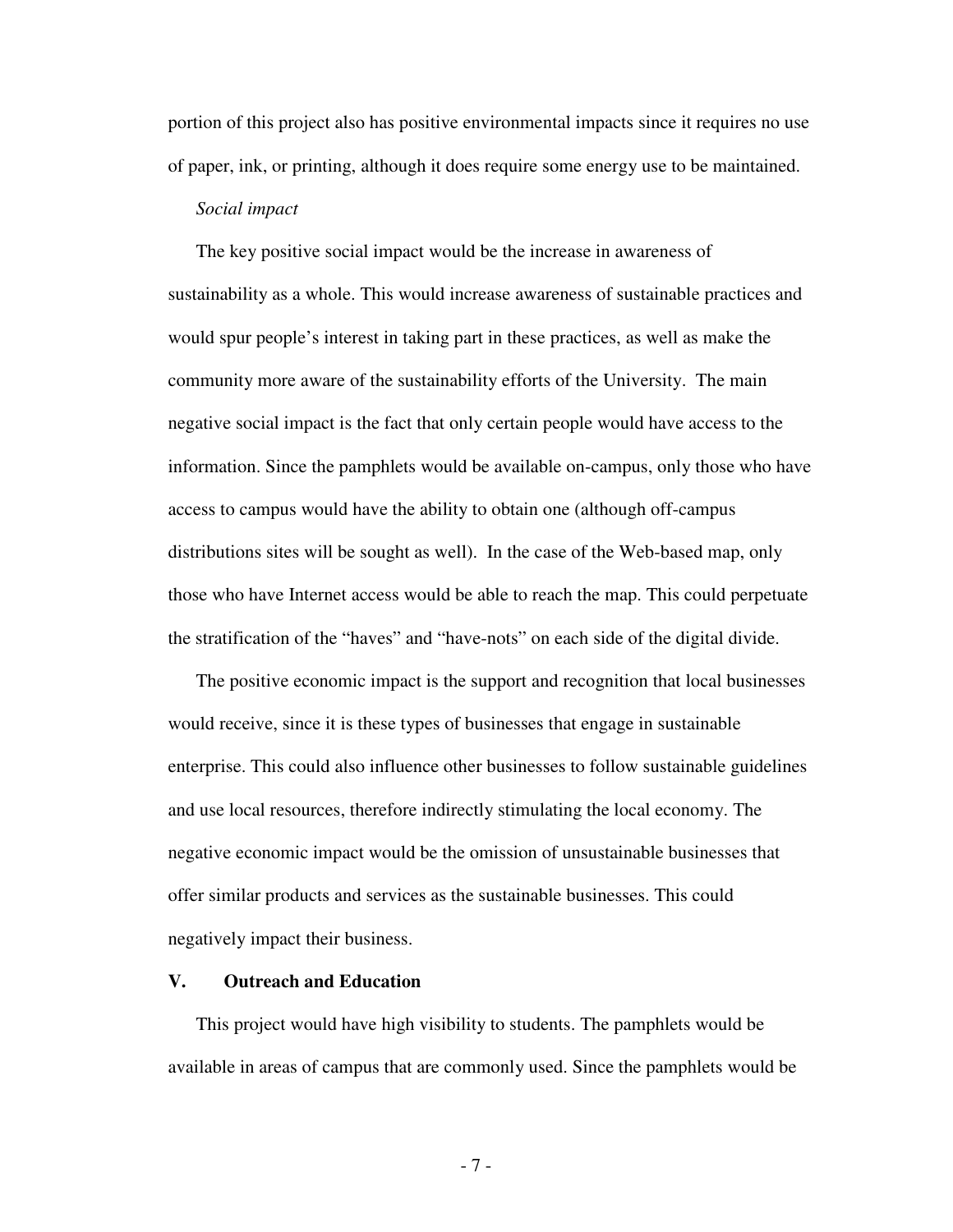to no cost of the students, they would be easily accessible. GreenMap.org is a wellknown Web site, gaining recognition for its innovative way of increasing sustainability awareness. The Web-based map would be accessible to anyone with Internet access across the world, allowing for very high visibility for the University's efforts.

This project would be integrated into the Introduction to GIS course offered in Fall 2009 because the class deals with creating maps such as the ones created in this project. Data collection and mapping would also involve students enrolled in the course, which is required of all majors in the Earth Sciences, Environment, and Society program of the new School of Earth, Society, and the Environment and is also well-attended by majors from geography, natural resources, anthropology, urban planning, and agriculture. Since updating the map would be necessary over time, revision of the map would be included as an exercise in future courses. The project will teach relevant functions such as using GPS, ArcGIS software, and how Web mashups are created with the real-world example of the sustainability maps.

GIS software giant ESRI published an article about the University of Idaho's green map in its in-print and online magazine *ArcUser* in Fall 2008. The *Chicago Tribune* published a similar article about Columbia College's green map. These are just two examples of the interest that media takes in the new technologies that institutions of higher education are using in their sustainability initiatives. Campus publications such as the *Daily Illini* and the *Technograph* as well as local media coverage would be interested in this project, as it is useful locally for consumers and business-owners alike.

- 8 -